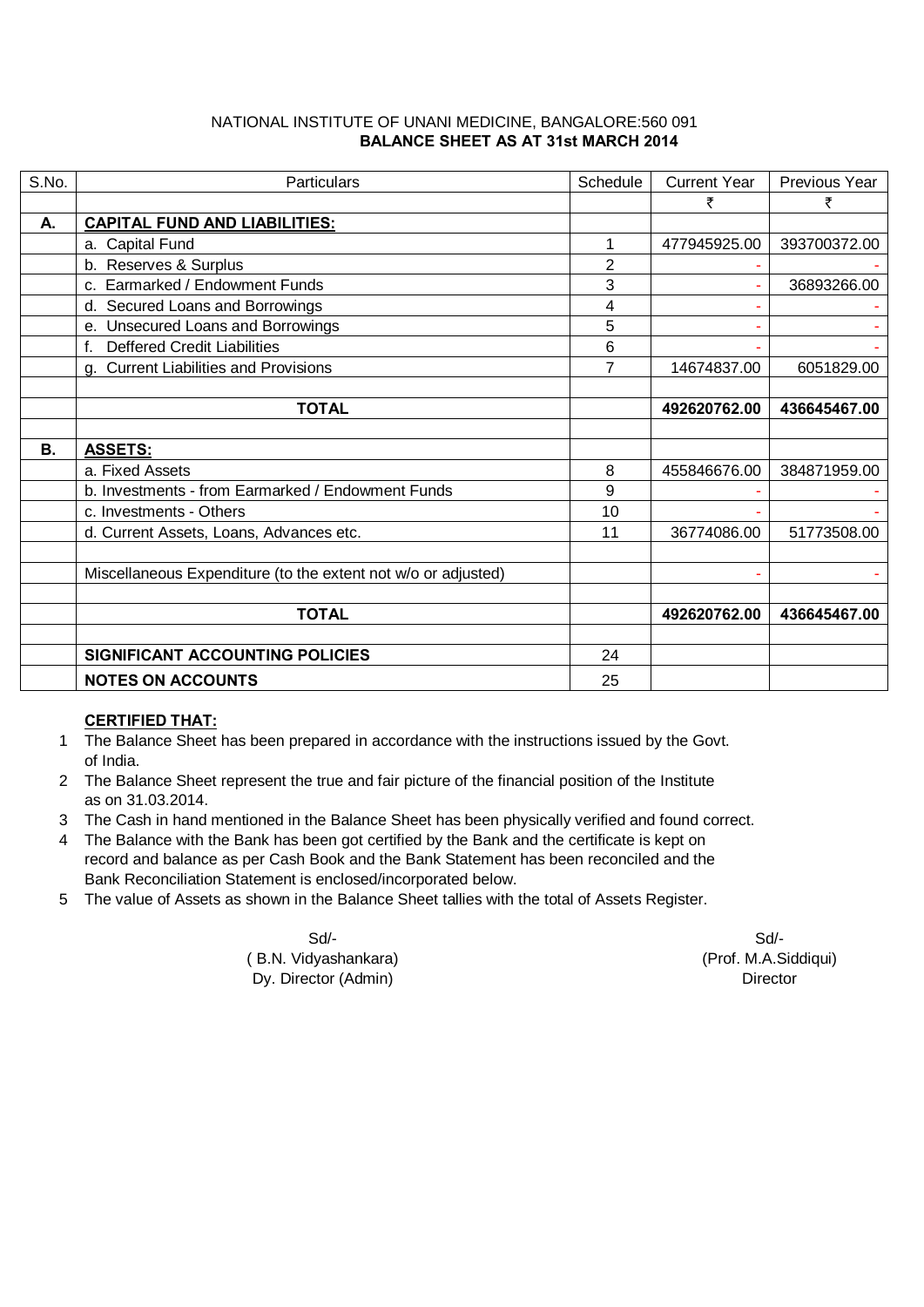#### NATIONAL INSTITUTE OF UNANI MEDICINE, BANGALORE:560 091 **INCOME AND EXPENDITURE ACCOUNT FOR THE PERIOD/YEAR ENDED 31.03.2014**

| S.No                    |                                            |          |                     |                      |
|-------------------------|--------------------------------------------|----------|---------------------|----------------------|
|                         | <b>PARTICULARS</b>                         | Schedule | <b>Current Year</b> | <b>Previous Year</b> |
|                         |                                            |          | ₹                   | ₹                    |
|                         | <b>INCOME</b>                              |          |                     |                      |
| $\mathbf{1}$            | Income from Sales / Services               | 12       | 2821324.00          | 2370512.00           |
|                         |                                            |          | 225000000.0         | 171300000.0          |
| $\overline{2}$          | <b>Grants/Subsidies</b>                    | 13       | 0                   |                      |
| 3                       | Fees & Subscriptions                       | 14       | 2125268.00          | 1924108.00           |
| $\overline{4}$          | Income from Investments                    | 15       |                     |                      |
| 5                       | Income from Royalty, Publications etc.,    | 16       | 4850.00             |                      |
| 6                       | <b>Interest Earned</b>                     | 17       | 2162649.00          | 1500612.00           |
| 7                       | Other Income                               | 18       | 614118.00           | 331052.00            |
|                         |                                            |          |                     |                      |
|                         |                                            |          | 232728209.0         | 177426284.0          |
|                         | SUB-TOTAL(A)                               |          | 0                   | 0                    |
|                         | <b>EXPENDITURE</b>                         |          |                     |                      |
| 1                       | Stock of finished goods & work in progress | 19       | 3510616.00          | 3097316.00           |
|                         |                                            |          | 100708351.0         |                      |
| 2                       | Establishment expenditure                  | 20       | 0                   | 80565290.00          |
| 3                       | <b>Other Administrative Expenses</b>       | 21       | 32932204.00         | 24102649.00          |
| $\overline{\mathbf{4}}$ | Expenditure on Grants, Subsidies etc.      | 22       |                     |                      |
| 5                       | Interest                                   | 23       |                     |                      |
| 6                       | Depreciation for the current year          | 8        | 11507785.00         | 8700146.00           |
|                         |                                            |          |                     |                      |
|                         |                                            |          | 148658956.0         | 116465401.0          |
|                         | SUB-TOTAL(B)                               |          | 0                   | 0                    |
|                         | Balance being excess of Income over        |          |                     |                      |
|                         | Expenditure (A-B)                          |          | 84069253.00         | 60960883.00          |
|                         |                                            |          |                     |                      |
|                         | Prior period adjustments                   |          | 176300.00           |                      |
|                         |                                            |          |                     |                      |
|                         | Transfer to Special Reserve (Specify each) |          |                     |                      |
|                         |                                            |          |                     |                      |
|                         | Transfer to / from General Reserve         |          |                     | ÷                    |
|                         |                                            |          |                     |                      |
|                         | <b>BALANCE BEING SURPLUS CARRIED TO</b>    |          | 84245553.00         | 60960883.00          |
|                         | <b>CORPUS/CAPITAL FUND</b>                 |          |                     |                      |

Sd/- Sd/- ( B.N. Vidyashankara) (Prof. M.A.Siddiqui)<br>Dy. Director (Admin) (Dy. Director  $Dy.$  Director (Admin)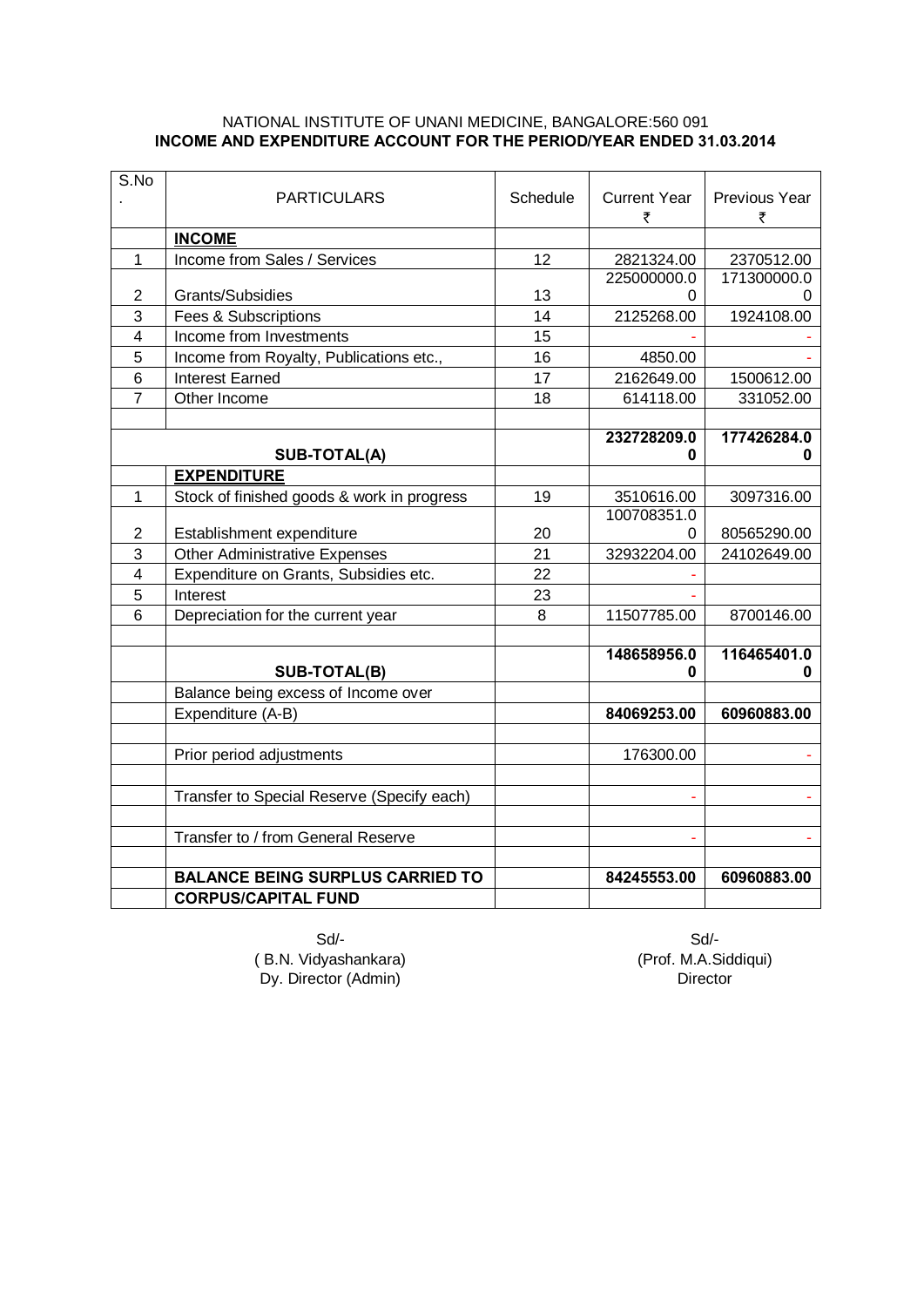# **NATIONAL INSTITUTE OF UNANI MEDICINE, BANGALORE**

#### **RECEIPTS AND PAYMENTS ACCOUNT FOR THE PERIOD / YEAR ENDED 31.03.2014**

| SI.            | <b>RECEIPTS</b>                                          | <b>Current Year</b> | <b>Previous Year</b> | SI.            | <b>PAYMENTS</b>                                       | <b>Current Year</b> | <b>Previous Year</b> |
|----------------|----------------------------------------------------------|---------------------|----------------------|----------------|-------------------------------------------------------|---------------------|----------------------|
| No.            |                                                          | ₹                   | ₹                    | No.            |                                                       | ₹                   | ₹                    |
|                |                                                          |                     |                      |                |                                                       |                     |                      |
| $\overline{1}$ | OPENING BALANCE AS ON 01.04.2013                         |                     |                      | $\overline{1}$ | <b>ESTABLISHMENT EXPENSES:</b>                        | 100068600.00        | 87146271.00          |
|                | i. CASH IN HAND                                          | 55325.00            |                      |                |                                                       |                     |                      |
|                | ii. CASH AT BANK                                         | 9796482.00          | 21311067.00          | $\overline{2}$ | <b>ADMINISTRATIVE EXPENSES</b>                        |                     |                      |
|                | iii. IMPREST.                                            | 30000.00            | 30000.00             |                |                                                       |                     |                      |
|                |                                                          |                     |                      |                | a) RECURRING EXPENDITURES:                            | 35562242.00         | 27240338.00          |
| $\overline{2}$ | <b>GRANTS IN AID RECEIVED FROM</b>                       |                     |                      |                |                                                       |                     |                      |
|                | <b>MINISTRY</b>                                          |                     |                      |                | b) Expenditure on Fixed Assets & Capital              |                     |                      |
|                | - Govt of India                                          | 225000000.00        | 171300000.00         |                | Work in progress                                      |                     |                      |
|                |                                                          |                     |                      |                | Purchase of Fixed Assets                              | 3851835.00          | 5059974.00           |
|                |                                                          |                     |                      |                | payment towards construction works.                   | 70000000.00         |                      |
| 3              | <b>GRANTS RECEIVED FROM MINISTRY</b>                     |                     |                      |                |                                                       |                     |                      |
|                | FOR OTHER PURPOSES:                                      |                     |                      | 3              | Payments made against various projects                |                     |                      |
|                | - ROTP/CME programme                                     |                     | 332000.00            |                | i. ROTP/CME Programme                                 |                     | 332000.00            |
|                |                                                          |                     |                      |                |                                                       |                     |                      |
| $\overline{4}$ | <b>INTEREST RECEIVED ON</b>                              |                     |                      |                |                                                       |                     |                      |
|                | i. SB Account                                            | 221753.00           | 215115.00            | $\overline{4}$ | Loans & Advances:                                     |                     |                      |
|                | ii. Deposits                                             | 1925716.00          | 1285497.00           |                | a) Interest Bearing Advances:                         |                     |                      |
|                |                                                          |                     |                      |                | i. Conveyance Advance/ Computer advance               | 150000.00           | 210000.00            |
| 5              | <b>INTERNAL RECEIPTS:</b>                                |                     |                      |                | ii. Other Advances                                    |                     |                      |
|                | i. NIUM fees                                             | 593980.00           | 593300.00            |                |                                                       |                     |                      |
|                | ii. Hostel fees                                          | 763678.00           | 726959.00            |                | b) Non-Interest Bearing Advances:                     |                     |                      |
|                | iii. OPD Registration fees/ Hospital receipts            | 2783064.00          | 2298329.00           |                | i. Festival Advance                                   | 112500.00           | 112500.00            |
|                | iv. PGET Fees                                            | 573410.00           | 529725.00            |                | ii. Travelling/LTC Advance                            | 1720678.00          | 1461845.00           |
|                | v. Licence fee recovery                                  | 242435.00           | 168976.00            |                | iii. Other Advances & ROTP                            | 1330135.00          | 1257488.00           |
|                | vi. Sale of Tender Form                                  | 8000.00             | 48000.00             |                |                                                       |                     |                      |
|                | vii. Xerox Charges received from Library section         | 13800.00            | 10500.00             |                | c) other advance                                      |                     |                      |
|                | viii. Others                                             | 10108.00            | 6779.00              |                | i. Advance paid to suppliers                          |                     |                      |
|                | ix. Sale of Scrap /old news papers / used x- ray<br>sol. | 1440.00             | 75803.00             |                |                                                       |                     |                      |
|                | x. Rent received - ATM & Canteen                         | 95640.00            | 62640.00             |                | ii. Advance towards ROTP                              |                     |                      |
|                | xi. Rent received from guest house                       | 3500.00             | 27100.00             | 5              | <b>Deposit with Construction Agency:</b>              |                     |                      |
|                |                                                          |                     | 9581.00              |                | - towards Construction Works                          |                     |                      |
|                | xii. Interest on advances                                | 34985.00            |                      |                |                                                       |                     | 70000000.00          |
|                | xiii. Reg. fees for conducting workshop                  | 192700.00           | 71600.00             | 6              | <b>Earnest Money/Security Deposit/Caution Deposit</b> |                     |                      |
|                |                                                          |                     |                      |                |                                                       |                     |                      |
| 6              | <b>CAUTION DEPOSIT</b>                                   |                     |                      |                | Refunded to Contractors/Suppliers(Liability)          | 250000.00           | 210000.00            |
|                | i. Academic & Libarary                                   | 28700.00            | 18000.00             |                | ii Paid to Elec.Board/Telephone Dept/ others (Assets) |                     | 1700.00              |
|                | ii.Hostel                                                | 17500.00            | 6200.00              |                | iii Refund of caution deposit                         | 18900.00            | 30000.00             |
|                |                                                          |                     |                      |                | iv Refund of Hostel Deposit                           | 12500.00            | 11500.00             |
|                |                                                          |                     |                      |                |                                                       |                     |                      |
|                | <b>Balance C/F</b>                                       | 242392216.00        | 199127171.00         |                | <b>Balance C/F</b>                                    | 213077390.00        | 193073616.00         |